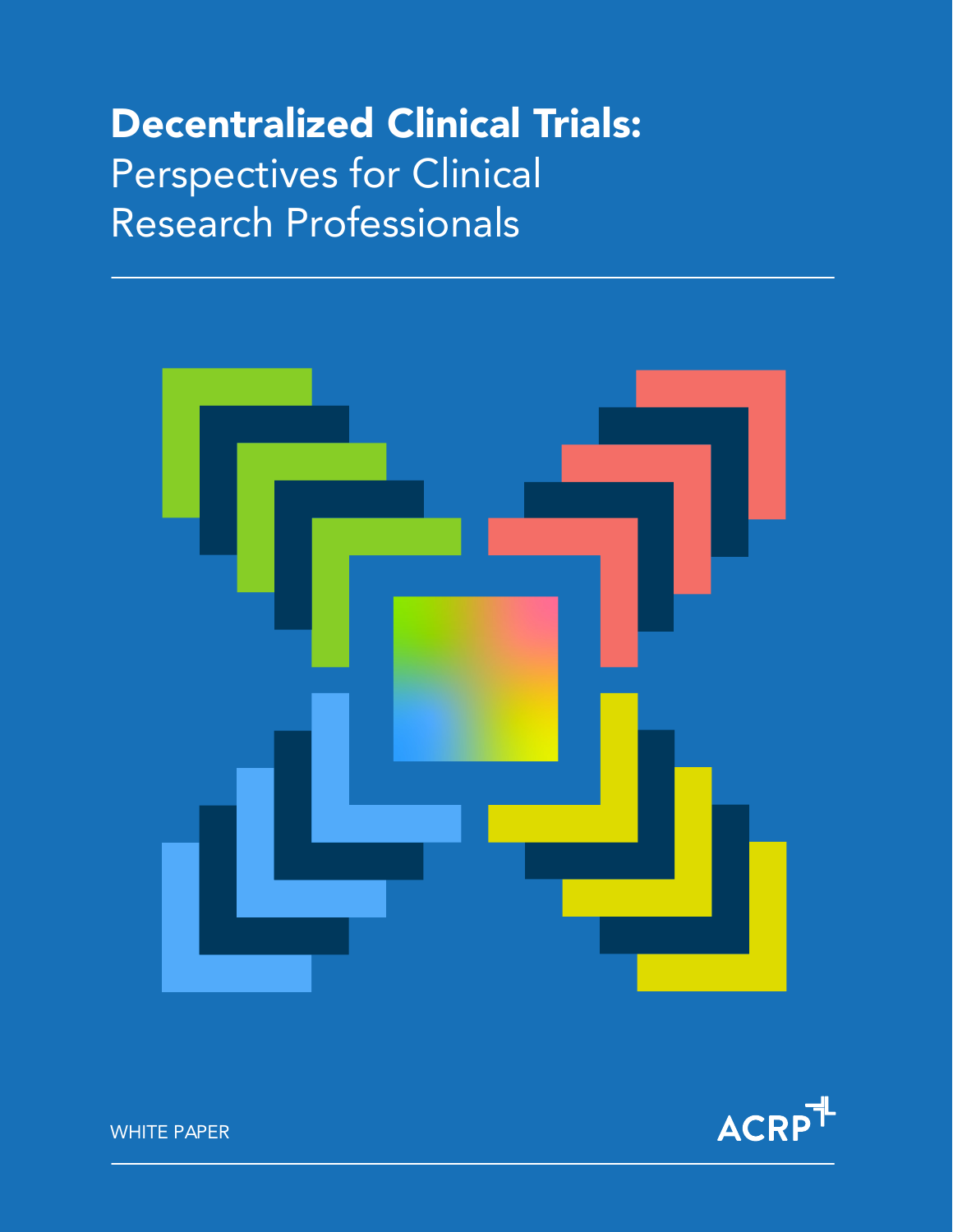## INTRODUCTION

This position paper presents the views of Association of Clinical Research Professionals (ACRP) Fellows about the impact of increased use of decentralized clinical trial (DCT) elements in clinical research and the evaluation of test articles. The paper describes the potential impact on subject safety, human rights, data integrity, electronic communication, and study financials, and provides guidance on the changes required to clinical research plans, facilities, equipment, and training. The wide variety of study objectives and designs that use DCT elements does not allow for the development of simple rules that fit all or even most situations. Out-of-the-box thinking is required; traditional SOPs and clinical operation practices based on site-centric assumptions must be rewritten. Adapting to the range of models is key with an emphasis on training clinical research professionals to carefully consider every study individually and customize study plans.

Assessing the impact of DCTs on both clinical trial validity and clinical research stakeholders is of pressing importance due to the increased use of DCT elements during the COVID-19 pandemic — a trend that is forecast to continue. This recent surge represented a major disruption to traditional clinical trial operational models and clinical researcher roles. As CenterWatch (December 6, 2021) writes, "Industry is approaching a watershed moment, with sponsors and CROs planning for the first time to conduct more hybrid trials than traditional site-based trials, a trend that is expected to play out across all trial phases and therapeutic areas." The publication quotes a recent survey by Science 37, in which respondents viewed the top three advantages of hybrid trials as being better study subject experience, better patient retention and faster recruitment.<sup>2</sup>

Developing this position paper is in accordance with ACRP's mission to promote clinical research professionalism, and its vision that clinical research must be performed ethically, responsibly, and everywhere in the world. Our commitment to the ethical tenets of our profession will be referred to within this paper, with protection of our study subjects and the collection and documentation of clean, unadulterated data during clinical trials first and foremost.

#### AUTHORS

This paper was researched and written by Fellows of the Association of Clinical Research Professionals, including the following lead authors:



JERI BURR RN, PED-BC, MS, FACRP



JERRY M. STEIN PhD, FACRP



JOY JURNACK RN, FACRP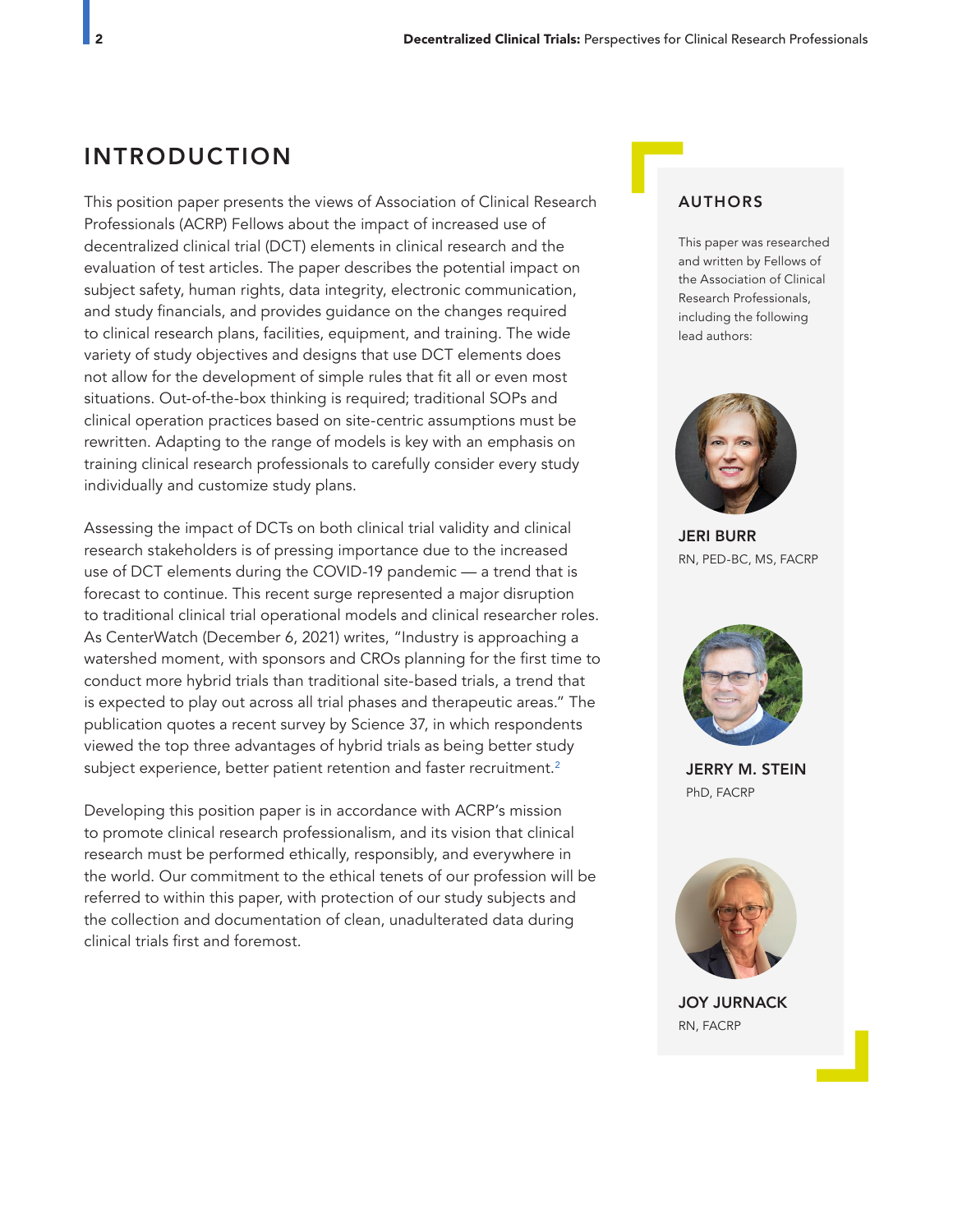# METHODOLOGY / DEFINITIONS

#### DECENTRALIZED TRIALS (DCTs): DEFINITIONS

- U.S. Food and Drug Administration (FDA) (Eric Pittman): Defines DCTs as "clinical trials using digital technologies to have remote interactions with real subjects"<sup>3</sup>
- FDA (Eric Pittman): Defines virtual trials as "preclinical trials conducted in silico or on models"
- Academic Perspective: DCTs are those that use remote technologies (mHealth, sensors, telemedicine, etc.) to interact with subjects away from central research facilities.
- Clinical Trials Transformation Initiative (CTTI): DCTs are defined as "those executed through telemedicine and mobile/local healthcare providers, using procedures that vary from the traditional clinical trial model (e.g., a study where investigational medical products are shipped directly to the trial subjects)."<sup>4</sup>

Decentralized approaches to clinical trials have been a topic of discussion for many years. The first U.S. Food and Drug Administration (FDA) guidance to refer to 'remote' informed consent and access to data was published in 2013.<sup>5</sup> The 2013 FDA guidance, "... specifically encourage(d) greater use of centralized monitoring methods where appropriate."

In most traditional studies, subjects travel to a clinic (e.g., a hospital or a practitioner's office) where data are collected by trained site personnel or patient reported outcomes are documented. Although previous studies have frequently collected some study data away from the physical clinic (e.g., diaries completed at home), the recent surge in the proportion of data collected in this manner requires new definitions and strategies.

For purposes of this position paper, any study where most of the data originates away from the clinic utilizing virtual tools, such as video or telephone calls, or electronic sensors is considered a DCT trial. The goal of the DCT model is to provide GCP-compliant, IRB-approved, investigational study plans that rely on sponsor-designated data collection outside a traditional research site, whether as an extension of the brick-andmortar site or as a completely decentralized trial. The key feature of a decentralized trial is that most or all

*The key feature of a decentralized trial is that most or all study data are collected away from a central research facility. Hybrid DCT trials include a more balanced mix of centralized and decentralized elements. The relevant feature is the location of the subject's interaction.*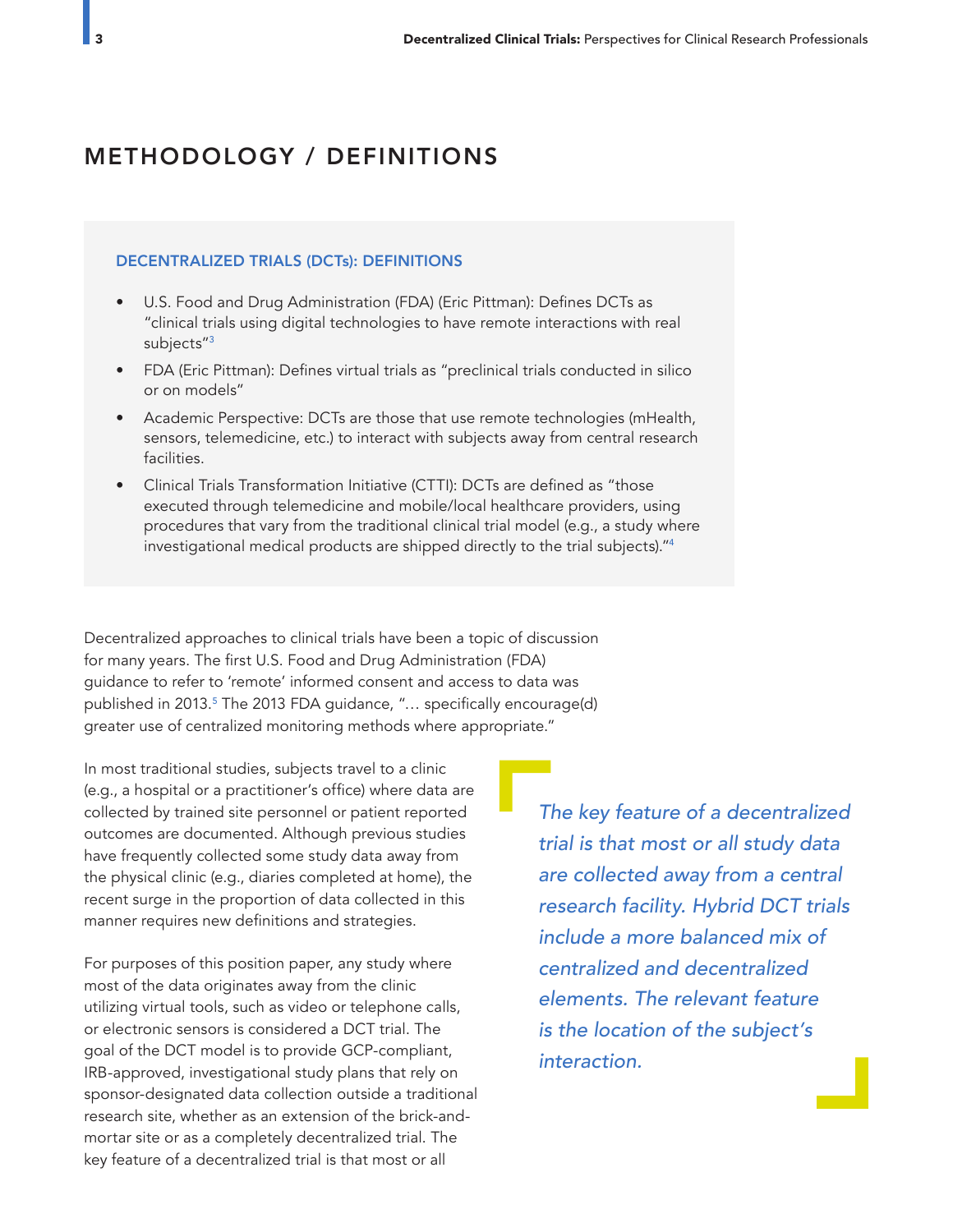study data are collected away from a central research facility. Hybrid DCT trials include a more balanced mix of centralized and decentralized elements. The relevant feature is the location of the subject's interaction.<sup>6</sup> Decentralization should not be confused with the physical method chosen to document study data and transfer the information into a database. Site personnel and study subjects can record data on paper or enter it electronically while located in the clinic, at the homes of subjects or any location as part of a traditional, clinic-based study or as part of a DCT trial.<sup>7</sup>

In addition to reduced access to healthcare facilities during the COVID-19 pandemic, the increase in DCT elements has been driven by several potential benefits for sponsors, study sites and subjects including (Table 1):

- A reduction in the need for sponsor resources, with fewer study subject site visits, lower professional service fee budgets, lower subject transportation costs, fewer site monitoring visits, more rapid enrollment, fewer missed visits, and overall shorter study durations
- A reduction in study site resources that need to be dedicated to clinical studies including space requirements (e.g., subject training areas and study supplies), and fewer tasks for study site personnel
- A better, more convenient study subject experience with fewer, shorter clinic visits and less frequent face-to-face contact<sup>7, 8</sup>

#### Concerns about the increase in DCT elements include:

- Potential for missed opportunities to detect safety signals
- An increase in data errors or fraudulent practices
- Increased reliance on study subject compliance

The true balance of advantages and disadvantage using DCTs will become known during the next few years as our collective experience

increases. We can comfortably predict that data-based assessments of the various DCT approaches will be shared at future scientific / medical meetings concerning the performance of marketed products or validity of research findings. This ACRP position paper presents a summary of clinical research factors likely to be impacted by DCT. The discussion is divided into six sections: training, protection of human subjects, electronic communication, data integrity and Part 11 compliance, safety considerations and financial considerations.

*The true balance of advantages and disadvantage using DCTs will become known during the next few years as our collective experience increases.*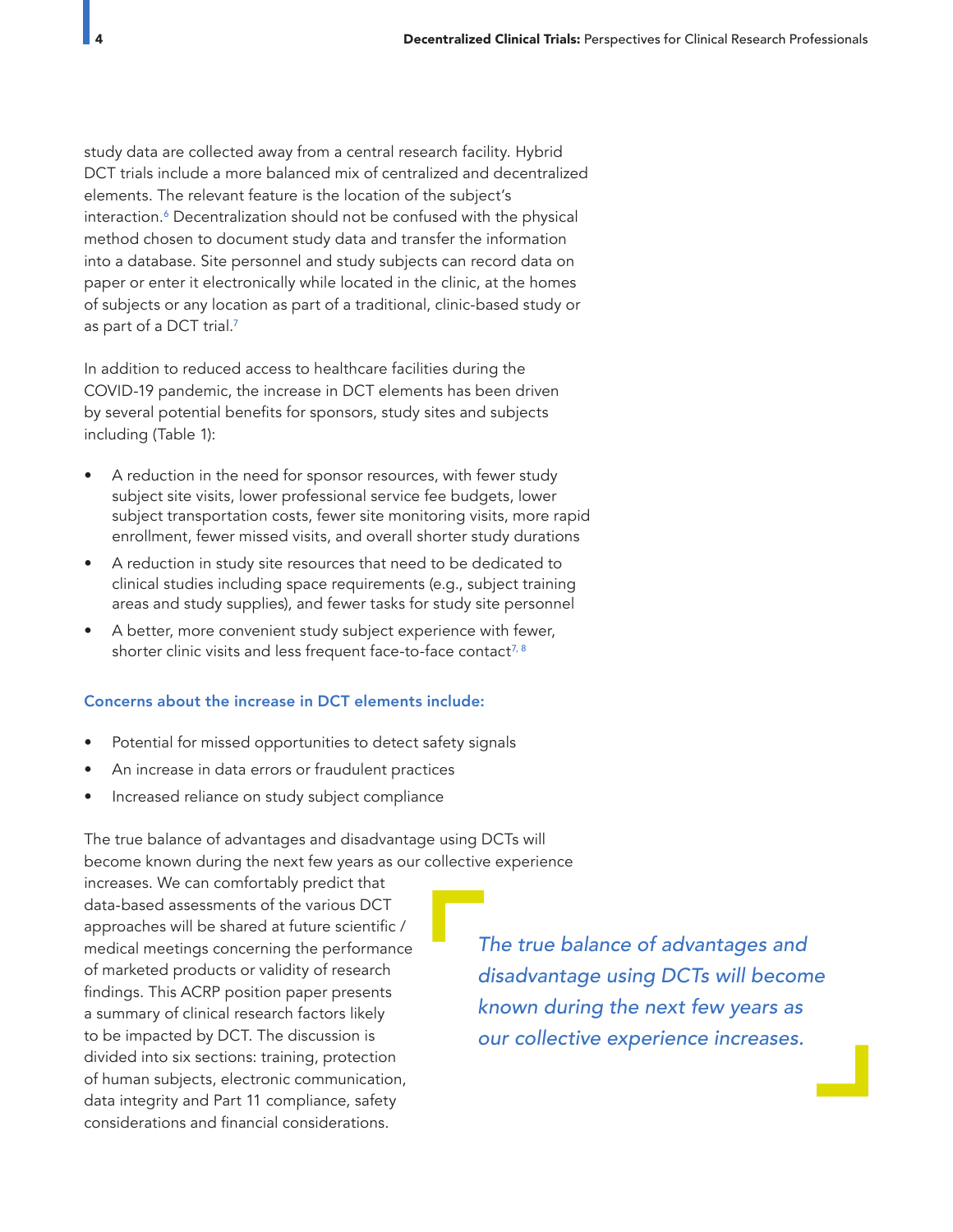# KEY RECOMMENDATIONS

In response to the increased use of full or hybrid decentralized clinical trial designs:

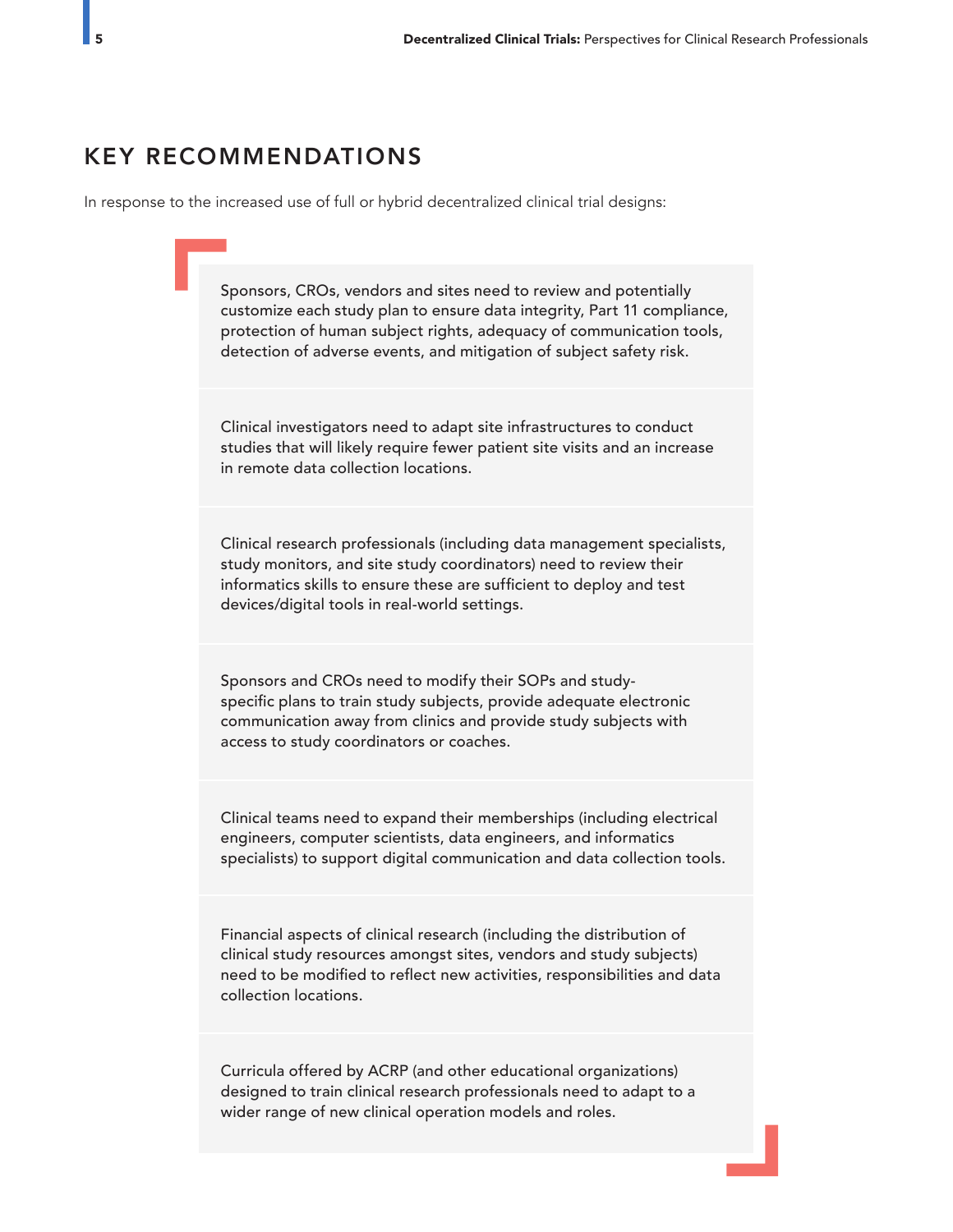# KEY FACTORS IMPACTING DECENTRALIZED CLINICAL TRIALS

## 1. Training

*Will training requirements and training plans need to change based on the increased use of DCT trials?* 

As part of its mission of promoting excellence in clinical research, ACRP provides a comprehensive range of educational opportunities to individuals working for sponsors, academic medical centers, study sites and ethics committees/institutional review boards (ECs/IRBs) in a variety of roles. These training programs, and ACRP's well-established clinical researcher certification processes, $^{\circ}$  must be  $^{\circ}$ continually updated to reflect contemporary study designs, legal requirements and best practices.

In addition to protocol-specific *changes, it may be necessary for sponsors to modify general SOPs, impacting many individuals across their organizations.*

Regardless of the location of the clinical study visit – whether on-site or remote – research on human subjects must consistently meet stringent standards. Clinical training curricula are based on regulations and guidance from the U.S. Food and Drug Administration (FDA) and the International Council for Harmonisation of Technical Requirements for Pharmaceuticals for Human Use (ICH). In addition, sponsor SOPs and protocol-specific training are required for certain stakeholders.

Clinical investigational plans are partially based on assumptions concerning the location of study visits where data are collected. These individual plans are commonly interrelated parts of complex systems that can be significantly impacted by the increased use of DCT elements. A change in data collection location can affect the data management plan, plan for monitoring, plan for training sites and study subjects, audit procedures and communication. For example,

*All procedures that typically occur at study sites have the potential to*  be significantly impacted by the *increase in DCT elements.*

training designed to educate CRAs to detect database errors may require significant modification should the primary data source switch from a central clinic to electronic sensors worn by study subjects while at home. In addition to protocol-specific changes, it may be necessary for sponsors to modify general SOPs, impacting many individuals across their organizations.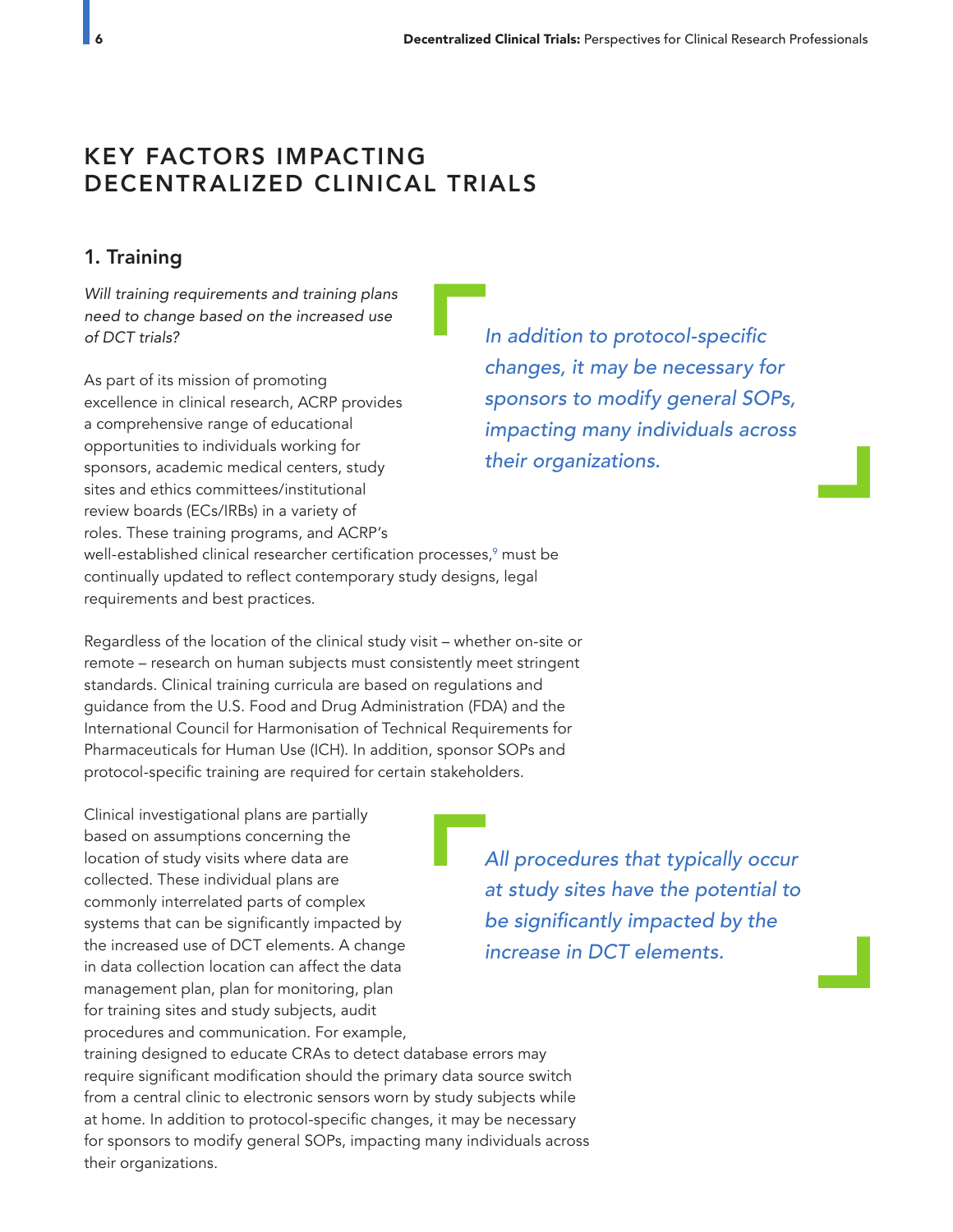Study site SOPs may also be significantly impacted, including written SOPs and more informal site practices. In many trials, study coordinators are tasked with delivering informed consent information, interfacing with study subjects at each visit, collecting efficacy and safety data and recording the data on paper case report forms or in electronic records. All procedures that typically occur at study sites have the potential to be significantly impacted by the increase in DCT elements.<sup>24</sup> If a DCT design results in a decrease in office visits, study coordinators may have fewer opportunities to monitor subject compliance and reinforce proper instructions, including those for the use of test articles. In contrast, if the DCT design includes more frequent home visits by clinical research professionals, opportunities to shape compliance might increase.<sup>24</sup> Traditional expectations and procedures based on use of a central research clinic can no longer be the default model and customization will be required for each new study.

Training of study subjects might also be significantly impacted by DCTs. Trials with reduced clinic visits will increasing rely on educational materials delivered electronically (e.g., via internet, telephone and video contacts). In some instances, a significant increase in subject training will be required, with higher levels of electronic accessibility to study coordinators throughout the study.

Thus, sponsor SOPs, general and studyspecific training plans, site SOPs, protocolspecific training and technology must be evaluated to assess the impact of increased DCT elements on each study. Curricula offered by ACRP designed to train individuals who design, manage or monitor studies and site personnel must adapt to these changes.

*Sponsor SOPs, general and study*specific training plans, site SOPs, protocol-specific training and *technology must be evaluated to assess the impact of increased DCT elements on each study.*

*Traditional expectations and procedures based on use of a central research clinic can no longer be the default model and customization will be required for each new study.*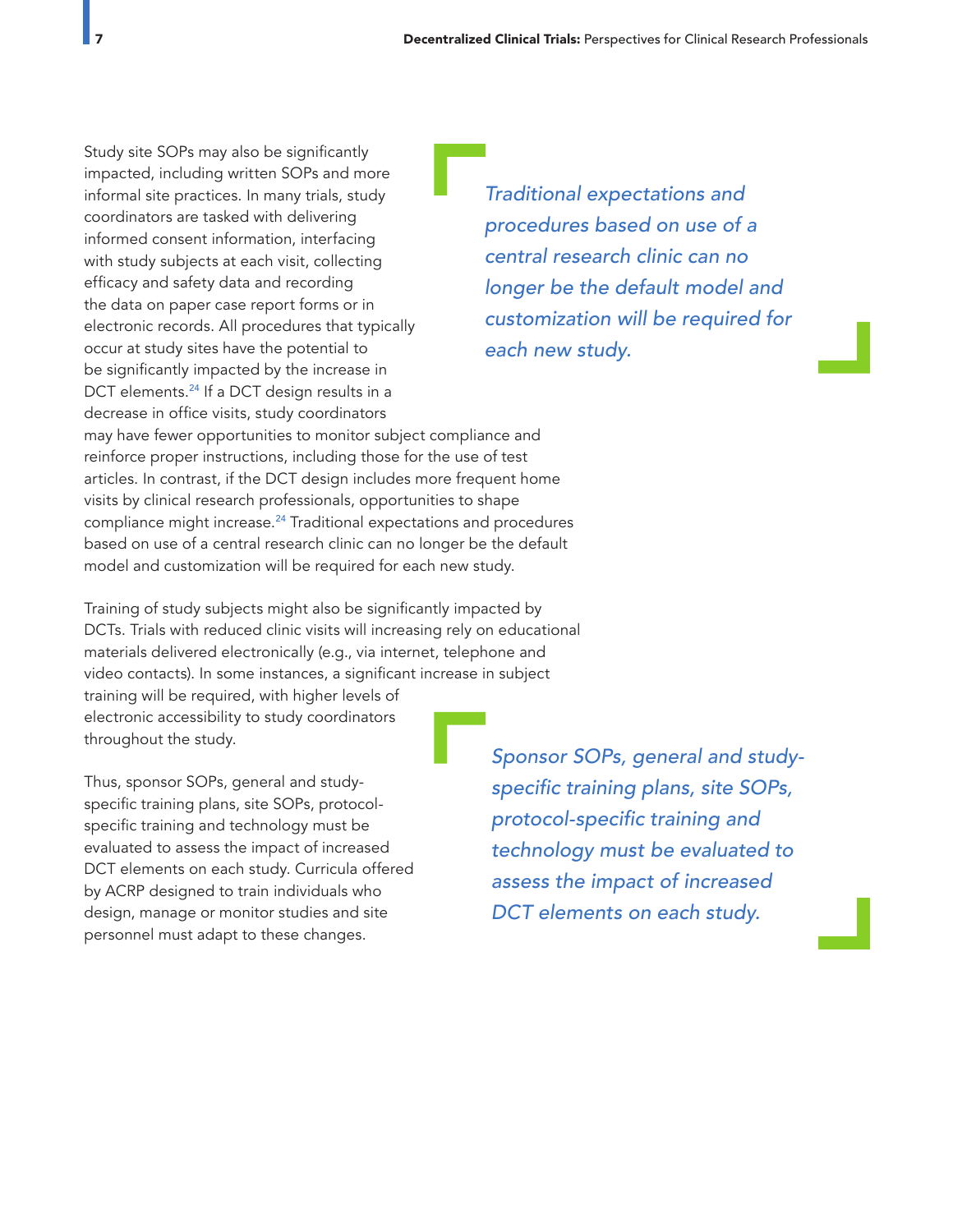## 2. Protection of Human Subjects

*Will requirements and procedures designed to protect study subjects need to change in view of the increased use of DCT trials?* 

Protection of human rights is an important tenet of ethical clinical research. Potential study subjects need to properly be informed about the nature of the study, the fact that participation is voluntary and that there are alternatives to participation. These and other factors need to be part of risk:benefit summaries presented to potential study subjects. To ensure the protection of human rights, strict adherence is required to established regulations such as 45 CRF 46,<sup>10</sup> 21 CFR 50 and 56,<sup>11</sup> and ICH E6 (R2).<sup>12</sup> Implementation of these protections is typically the responsibility of study sites, with study sponsors, ethics committees (ECs) and Institutional Review Boards (IRBs) providing important ongoing oversight.

The introduction of more DCT elements will not change the basic requirements for informed consent features intended to protect the human rights of study subjects. The personal delivery of informed consent information by site personnel or the use of innovative electronic delivery methods can occur regardless of subject location.

Historically, the introduction of electronic informed consent (eConsent) was an important early element in the evolution of the DCT model. Clearly, it is essential to ensure that informed consent is effectively delivered to everyone considering participation in a study, and where appropriate, their parents or legal guardians. The information must contain the required elements and confidentiality must be addressed. Thus, personal health information (PHI) should not be sent to a shared address. Processes, procedures, and training must be put in place to ensure that all the subjects' questions can be answered regardless of their physical location, and the decision to participate can be adequately documented. Remote visits must be set up so that the identity of each participant is documented, their safety, privacy and confidentiality maintained and ad hoc questions answered. With the introduction of more DCT elements, including studies with no initial office visit, additional staff training may prove to be essential since policies and procedures for brick-and-mortar site studies may not be sufficient for DCTs. Unintended consequences are likely to occur.

Thus, sponsor, site and EC/IRB requirements and practices for protecting human rights must be carefully reviewed and modified as necessary to accommodate the increase in DCT elements.

*With the introduction of more DCT elements, including studies with no*  initial office visit, additional *staff training may prove to be essential since policies and procedures for brickand-mortar site studies may*  not be sufficient for DCTs.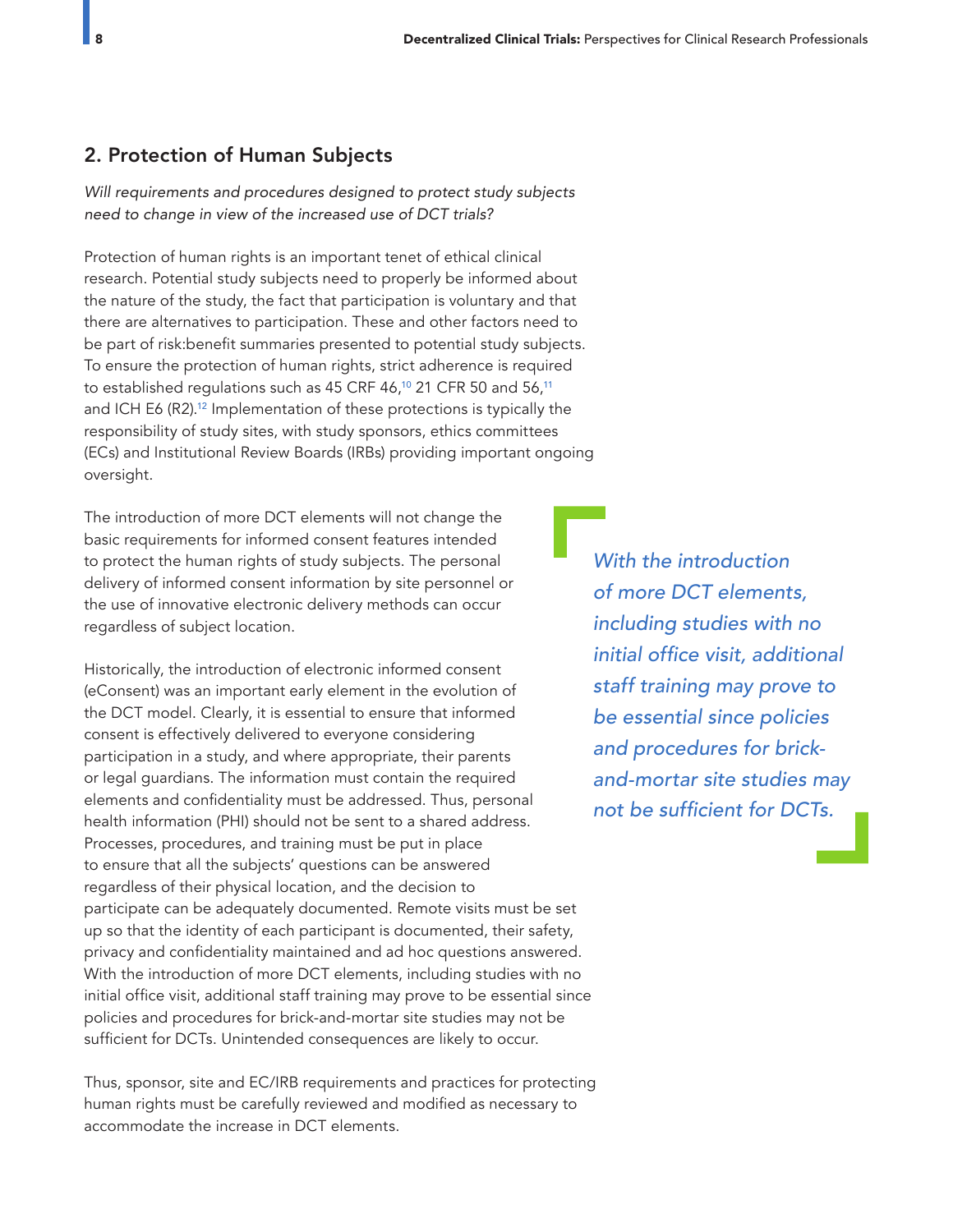## 3. Electronic Communication

*Will requirements and procedures designed to promote effective electronic communication need to change in view of the increased use of DCT trials?* 

Electronic communication methods and devices are essential enablers of DCTs. Considerations related to their use include:

- Development of strategies to support investigators in selecting digital tools
- Changes in privacy, ethical, and regulatory issues related to using digital tools
- Understanding study deployment and how a digital platform fits within study workflows
- Understanding the limitations of digital tools, data capture validity, and calibration
- Increased need for infrastructure to support the integration and orchestration of digital activities and data arising from such events within a study
- Educating investigators and adapting trial data systems to fully utilize multi-resolution 'big data' appropriately in their studies
- Scaling to accommodate larger and different types of studies for increased efficiency, cost-effectiveness, and reproducibility.

While sensors and other electronic devices can certainly enhance a trial, their use requires planning, oversight, and ongoing monitoring. Some research institutions are developing next generation devices and systems to address these electronic communication needs. Features being investigated include:

- A repository for metadata about the sensor device deployments and the captured data. These will enable investigators to understand how specific devices are being utilized in a study and provide context about the data being captured.14, 15
- Provisioning of sensor/device information in a library to support study device selection.<sup>16</sup>

The fact that sensors and similar devices are uniquely situated by time and space. Research information systems need to accommodate data collected over an extended timeline and in multiple locations, along with capture of study operation events, to support temporal reasoning.<sup>17</sup>

*The potential for DCTs and digital technologies to create or worsen health disparities is an important consideration.*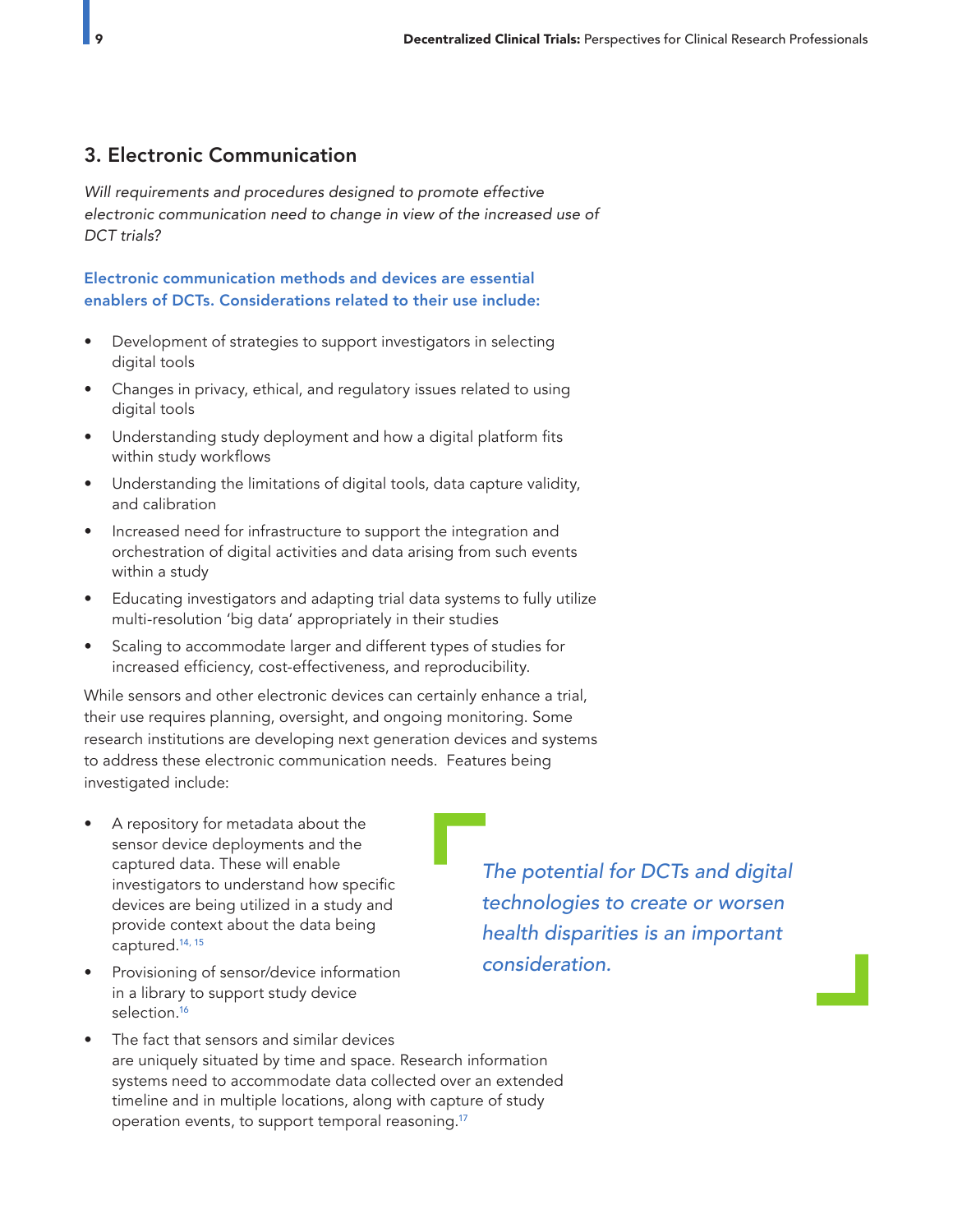- Scaling of the information systems to support diverse study types, from those that require intense monitoring and have multiple digital devices per participant, to community or population-based studies with many subjects and few devices.
- Enabling studies that require ecological momentary assessments (repeated real-time sampling in natural environments) and Just-In-Time (adaptive) interventions (Abbreviated JITI or JITAI) that provide tailored responses to real-time data through integration of sensor data feeds, clinical data and text messaging.<sup>21</sup>
- Supporting other types of real-world digital studies.<sup>22</sup>
- Exploring the use of blockchain or similar methods for privacy management.<sup>23</sup>
- Adapting institutional SOPs, systems, workflows and other practices to recognize and leverage the increasingly ubiquitous use of digital technologies by study participants.

The potential for DCTs and digital technologies to create or worsen health disparities is an important consideration. If a study plan requires data to be collected through a subject's smartphone and needs a reliable WiFi connection, this could exclude participants who do not have access to these technologies, including people with lower socioeconomic status, rural participants, or other important cohorts. Study teams must create strategies to ensure representative

sampling of patient populations.<sup>24</sup> Relatively little is known about how to make digital health tools accessible to different populations, or acceptable to participants from a cultural standpoint.<sup>25</sup> There may be other considerations regarding the use of DCTs internationally, for example the adoption of digital tools may not be consistent across regions and populations, raising questions about when DCTs are appropriate or feasible.

## 4. Data Integrity and Part 11 compliance

Requirements and procedures designed to protect data integrity, including regulations such as Part 11 of Title 21 of the Code of Federal Regulations; Electronic Records; Electronic Signatures (21 CFR Part 11)<sup>26</sup> that help to document security and authenticity of responses, may need to change in view of the increased use of DCT trials.<sup>27</sup>

The FDA requires high quality data regardless of how this is collected. Electronically-collected data – a feature of DCTs – must comply with

*To ensure data quality and integrity in DCTs, it is important that study sponsors and sites focus on building quality into the entire process through proactive compliance rather than being reactive or expecting quality improvements at later stages.*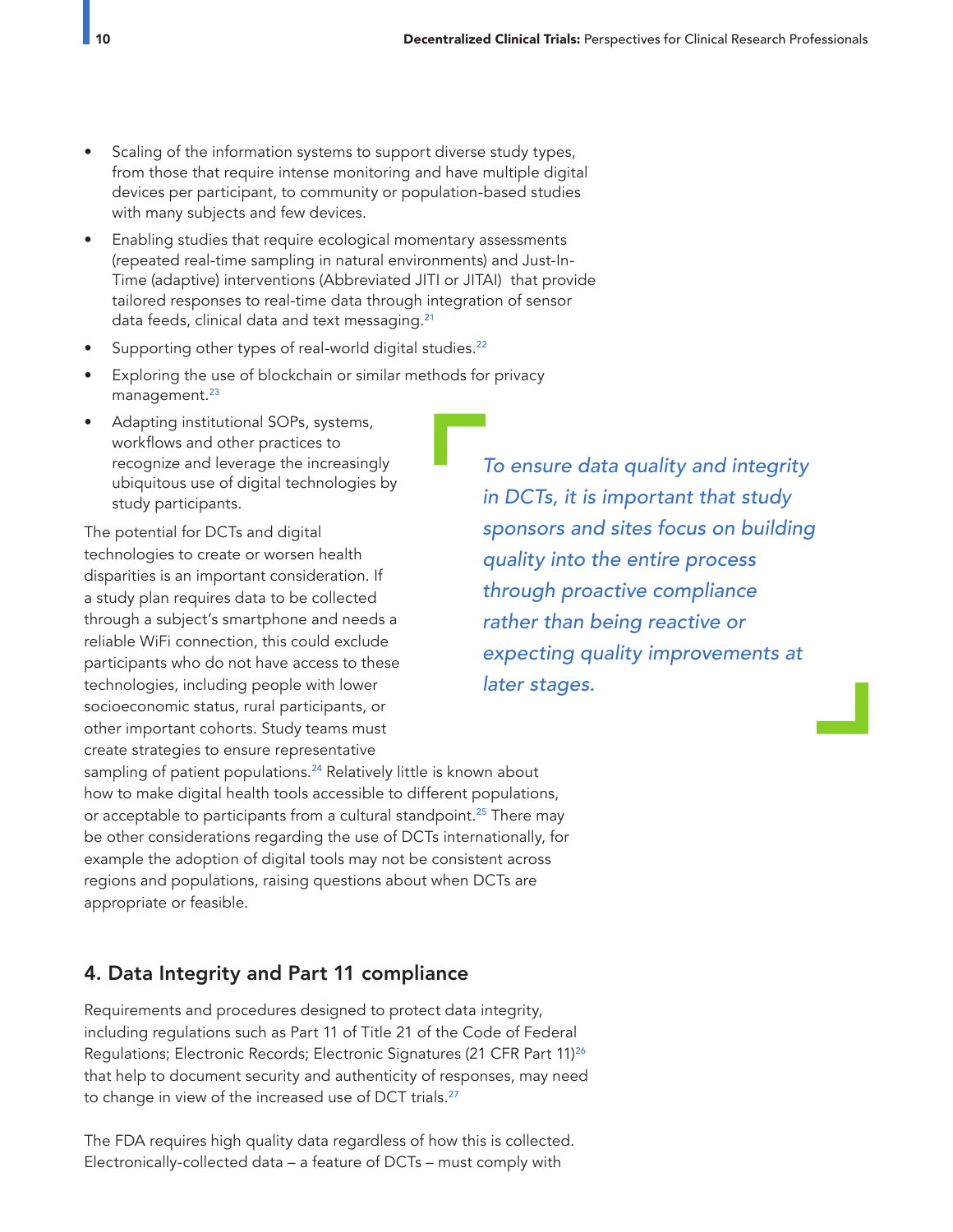21 CFR Part 11. This applies to "records in electronic form that are created, modified, maintained, archived, retrieved, or transmitted under any records requirements set forth in Agency regulations." DCT activities must also comply with data privacy and security regulations

such as the Health Insurance Portability and Accountability Act (HIPAA).<sup>28</sup>

To ensure data quality and integrity in DCTs, it is important that study sponsors and sites focus on building quality into the entire process through proactive compliance rather than being reactive or expecting quality improvements at later stages. This proactive approach should include mapping and managing data flow, user access controls, data reconciliation, and storage (which may involve multiple parties, locations and systems). The Clinical Trials Transformation Initiative (CTTI) suggests starting with the trial source data and then mapping data flow, reconciliation, and storage based on how data reliability and integrity are assured, including data control and security.

*It is clear that the increased demand for DCT elements is changing clinical research from the old paperbased data collection methods to cutting edge eSolutions, requiring study teams to collaborate with multiple functional groups that have informatics expertise to innovatively address these new requests.*

#### Academic Perspective

Clinical trial stakeholders may conflate validation of an electronic system with external certification. Not all clinical trials are regulated by the FDA. Thus, feedback on the impact on DCT designs of regulatory requirements may not be assessed until after some studies are completed. Academic medical centers and smaller research sites may not always have necessary budgets for third-party certification of Part 11 compliance for all studies (e.g., external certification of Part 11 compliance for their instances of REDCap use). Nonetheless, organizations should operate under the general principles of Part 11, be fully HIPAA compliant and have processes in place for

*Successful DCTs will depend on a collaborative team, including non-traditional partners from electrical engineering, computer science, data engineering, and informatics to support DCTs utilizing digital communication and data collection tools.*

internal validation (e.g., HIPAA-compliant servers at the Center for High Performance Computing). FDA has issued INDs, EUAs and accepted data from academic medical centers based on studies conducted using its platforms for consent, data collection, and other elements.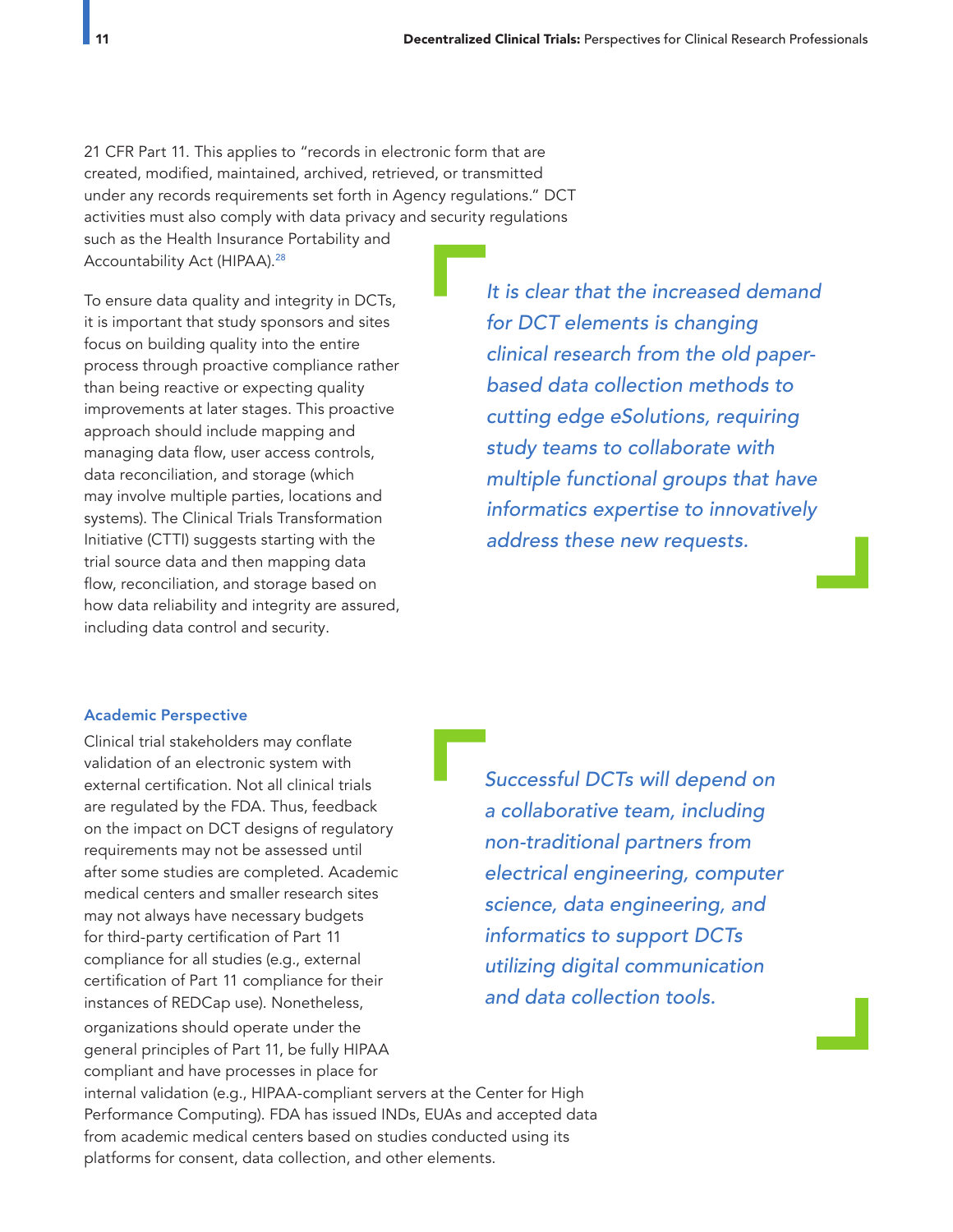Part 11 compliance is not the only issue related to data integrity and documenting study rigor and reproducibility. One common request for DCT elements is text messaging integration (for example, text messaging intervention compared with other intervention formats). In addition, there has been increased interest in quickly obtaining clinical data from medical records. EPIC-REDCap integration through Fast Healthcare Interoperability (FHIR) systems is being evaluated, although institutional hurdles and priorities have slowed implementation. It is clear that the increased demand for DCT elements is changing clinical research from

the old paper-based data collection methods to cutting edge eSolutions, requiring study teams to collaborate with multiple functional groups that have informatics expertise to innovatively address these new requests.

Data monitoring is a key consideration in DCTs. If data are being collected remotely rather than in a clinic, the addition of many new automatic data checks should be considered, in addition to incorporating these data sources into the study workflow. Similarly, there will be statistical considerations related to data accuracy and completeness. The increased use of DCTs is predicted to benefit adoption of more sophisticated methods for central statistical monitoring.

*When the proportion of DCT elements increases, there is potential for an adverse impact on the safety of individual clinical trial subjects. However, in view of the large variety of study designs, the opposite might also be true: subject safety might increase.*

Continued efforts are needed to scale infrastructure to support various studies seamlessly and in a cost-effective manner. Successful DCTs will depend on a collaborative team, including non-traditional partners from electrical engineering, computer science, data engineering, and informatics to support DCTs utilizing digital communication and data collection tools.

## 5. Safety Considerations

*Will requirements and procedures designed to protect study participant safety need to change in view of the increased use of DCT trials?* 

Minimizing study subject safety risk is a key tenet of good clinical research. Clinical product development plans are characterized by a progression of well-designed, scientific studies used to evaluate, identify, and mitigate risk. Laboratory and pre-clinical studies and analyses are initially used to develop preliminary risk profiles based on established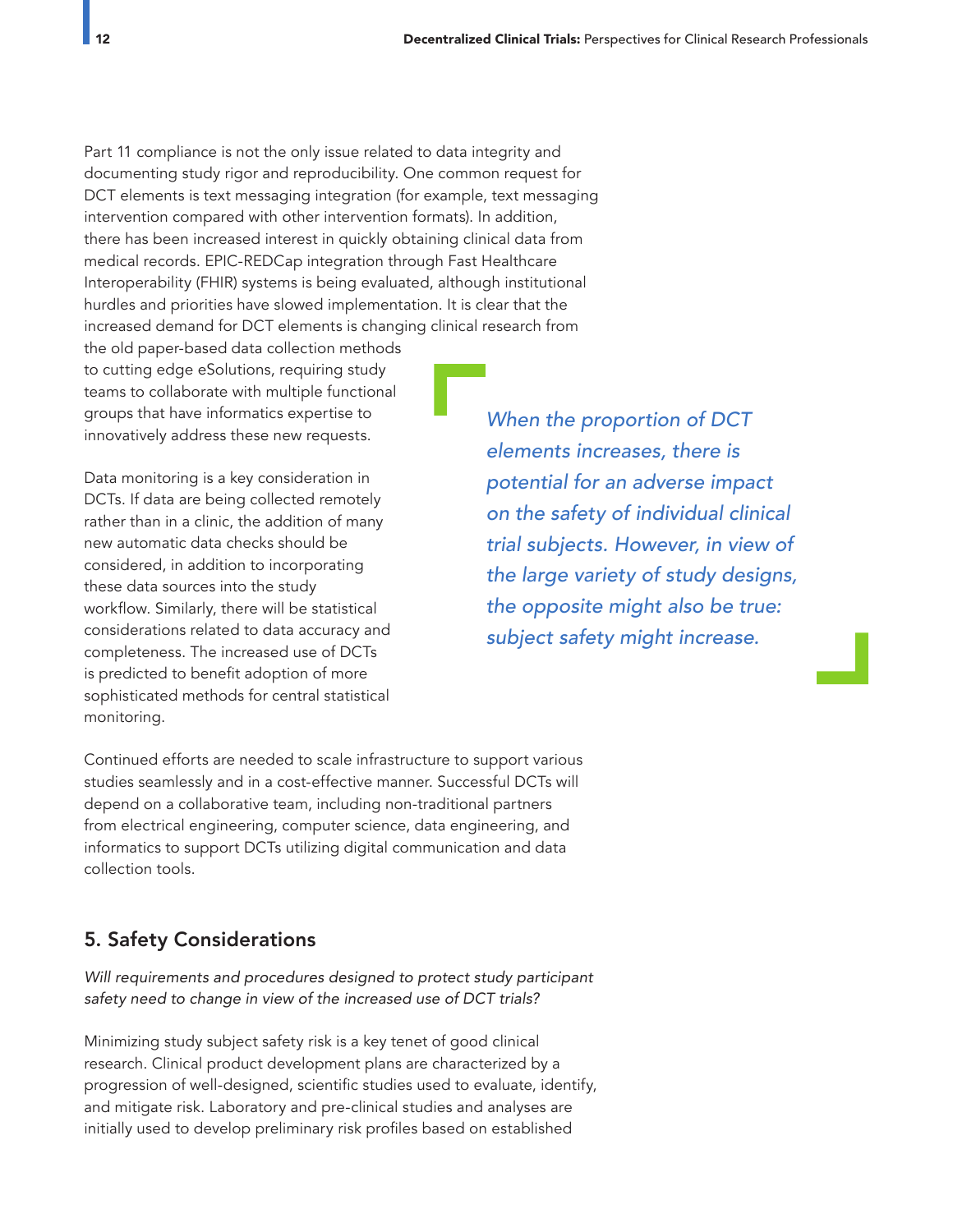models. Next, early-phase clinical studies help identify optimal dosing regimens, appropriate subject eligibility criteria and testing strategies. The design of later-stage clinical studies (e.g., Phase III) typically includes many features that mitigate risk, including more frequent clinic visits at the beginning of dosing sequences, well-defined procedures for collecting and managing adverse events and well-designed procedures for discontinuing treatment when warranted.

#### Impact on study subject safety

When the proportion of DCT elements increases, there is potential for an adverse impact on the safety of individual clinical trial subjects. However, in view of the large variety of study designs, the opposite might also be true: subject safety might increase. The education and training of clinical research professionals and clinical operation methodologies are often based on the assumption that studies contain a relatively small proportion of DCT elements. The increased use of DCT elements, with its disruptive effect on this model, demands a careful assessment of the impact on individual study subject safety. Current clinical research practices may be sufficient or may require significant modification.

*The increased use of DCT*  methodologies may impact financial factors, including significant *changes to overall product development costs, and the distribution of sponsor expenditures*  directed to vendors, sites, field*based personnel, study subjects and study site operations.*

Increased data collection by field-based clinical research professionals (e.g., nurse practitioners) may improve the collection of safety information. If a study used this type of design, safety data could be collected more quickly and accurately compared to traditional, study site centered research models.

In view of DCT's potential impact, it will be important to carefully review and customize each study plan for monitoring safety, documenting AEs, and managing risk based on the:

- Opportunities for noncompliance by study subjects
- Intended use and safety profile of the test article
- Sponsor's experience with this or similar studies and test articles

*The number of independent PIs interested in conducting clinical studies may decrease due to reduced hands-on involvement*  and profitability.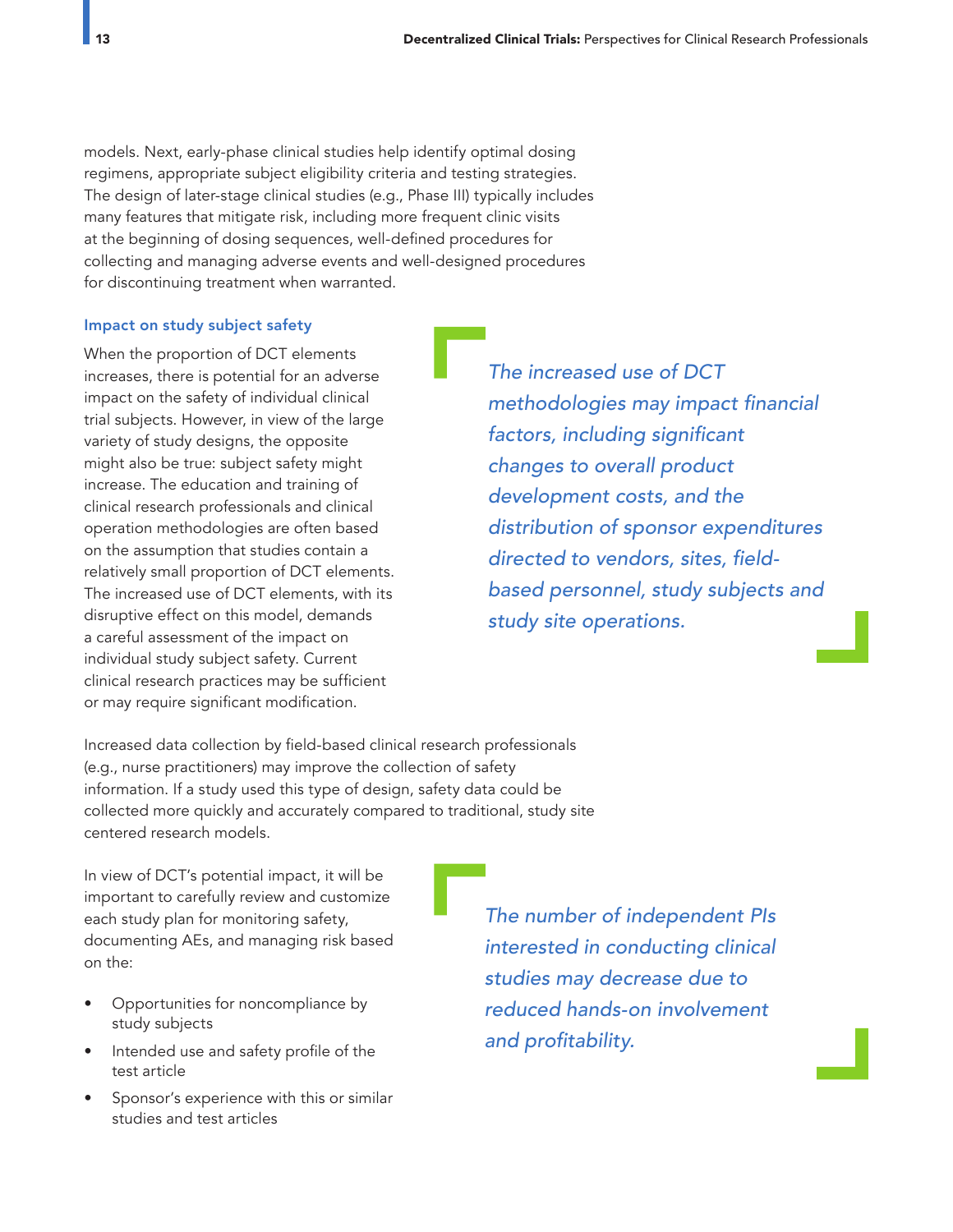- Site's experience with this or similar studies and test articles
- Study design (visit schedule, subject contacts)
- Treatment regimen
- Technology designed to collect safety data (novelty, reliability)
- Use of field-based clinical research professionals to collect data remotely

#### Long-term Impact

The accuracy of safety information derived from formal clinical studies has implications for the validity of study results. When the objective is the evaluation of a pharmaceutical, medical device or diagnostic, product labeling (e.g., indications, risk information) may be impacted. If safety information collected from research utilizing DCT elements is inaccurate or misleading, much larger patient populations may be negatively impacted.

*Clinical costs and the barrierto-entry for small and emerging companies may increase as DCT models requiring more expensive technology become the norm. These*  financial factors must be carefully *examined for their impact on safety, human rights and data integrity.*

## 6. Financial Considerations

*Will increased use of DCT trials elements*  impact financial aspects of clinical studies?

The increased use of DCT methodologies may impact financial factors, including significant changes to overall product development costs, and the distribution of sponsor expenditures directed to vendors, sites, field-based personnel, study subjects and study site operations. Net expenditures may decrease as a result of this redistribution with sponsor payments and incentives directed to study subjects increasing as compensation for the increased reliance on subject-initiated activities. For example, instead of periodic study clinic visits, study subjects may be required to wear electronic monitors 24/7 or enter their own data online.

The types of individuals who are eligible to be study subjects may change under the DCT model. In one scenario, DCT may skew recruitment in favor of higher-income populations with greater access to mobile devices and better internet connectivity. However, the opposite may occur. Use of field-based staff to collect information directly from study subjects may increase the involvement of lower income groups who currently have transportation or work-related barriers that limit participation in studies. Compensation for study participation will be impacted.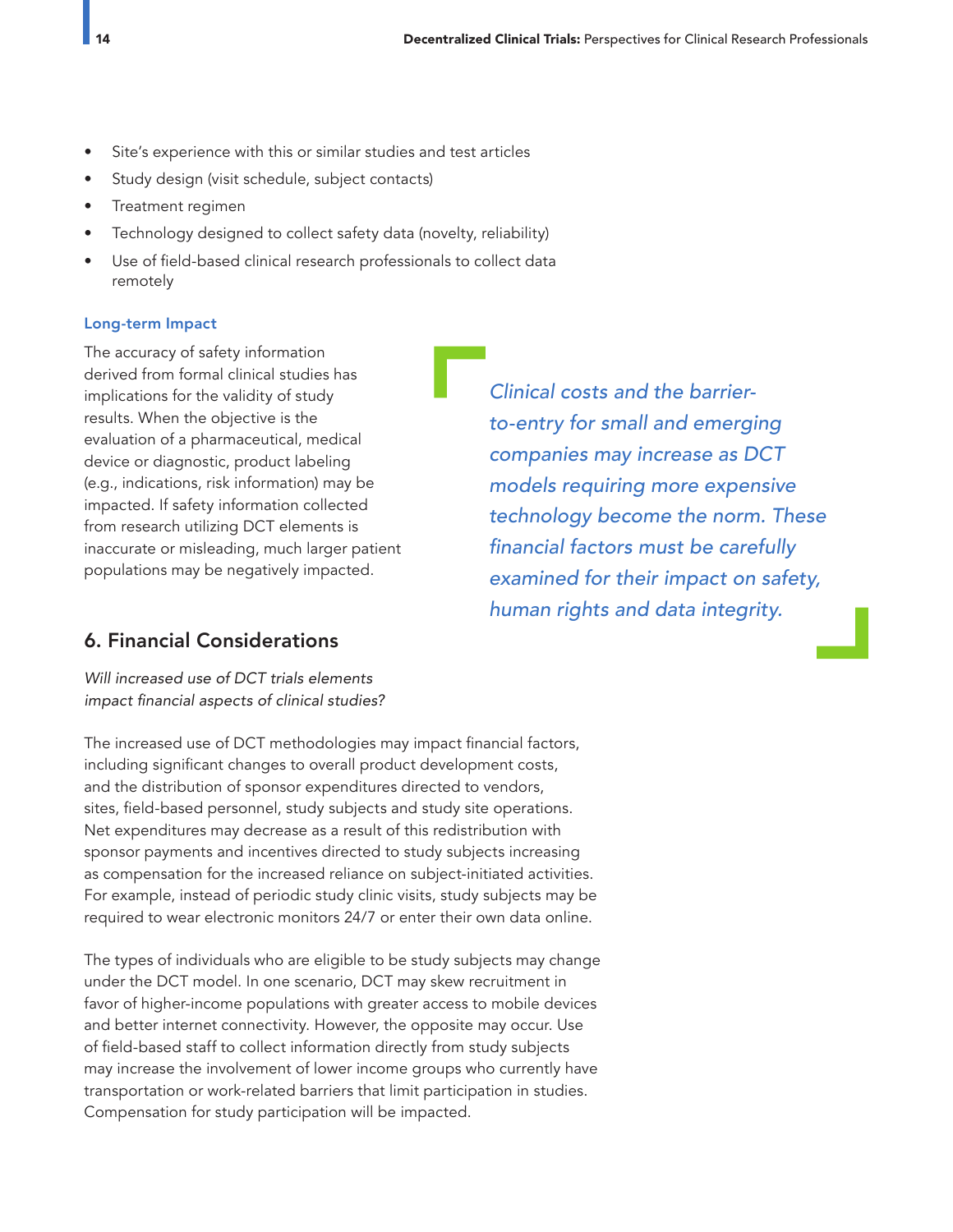#### Impact on study sites

Sponsor payments for study site activities may change, impacting profitability and study staffing decisions. If a sponsor shifts the management of subjects away from clinic personnel towards a central data management center, site budgets will decrease proportionately; there will be a reduction in site activities and site monitoring visits will become shorter. However, the need to interact with individual study subjects to ensure compliance will increase. If a study is sponsored or managed by a central data coordinating center (DCC), budgets to properly monitor compliance and ensure data integrity may increase if additional technologies need to be acquired. Otherwise, DCC monitoring includes less on-site monitoring and relies more on riskbased and remote monitoring approaches, which is consistent with early adoption of DCT elements.

The number of independent PIs interested in conducting clinical studies may decrease due to reduced hands-on involvement and profitability. Sites will continue to serve as sources for recruitment and assess eligibility. The characteristics of study sites and PIs may change since fewer procedures will be based in the central clinic. In some studies, there will be an increased reliance on the collection of data by fieldbased health care professionals who visit study subjects outside the central clinic (e.g., at private residences or institutions).

#### Impact on sponsors

Clinical development budgets at large sponsor companies will likely decrease or stabilize. The use of central, remote monitoring will increase, with a reciprocal decrease in on-site monitoring. This trend will be more pronounced for established, larger sponsors who own or license the technology to service larger portfolios. In contrast, clinical costs and the barrier-to-entry for small and emerging companies may increase as DCT models requiring more expensive technology become the norm. These financial factors must be carefully examined for their impact on safety, human rights and data integrity.

#### Impact on vendors

An increase can be expected in expenditures intended to support the automated collection of study data from remote locations. Vendors who develop or manage the use of technology designed to collect medical information may hire many more specialists to analyze device output, essentially serving as sub-contractors or sub-investigators (similar to reading centers). The use of field-based, health-care professionals (e.g., nurse practitioners) may increase.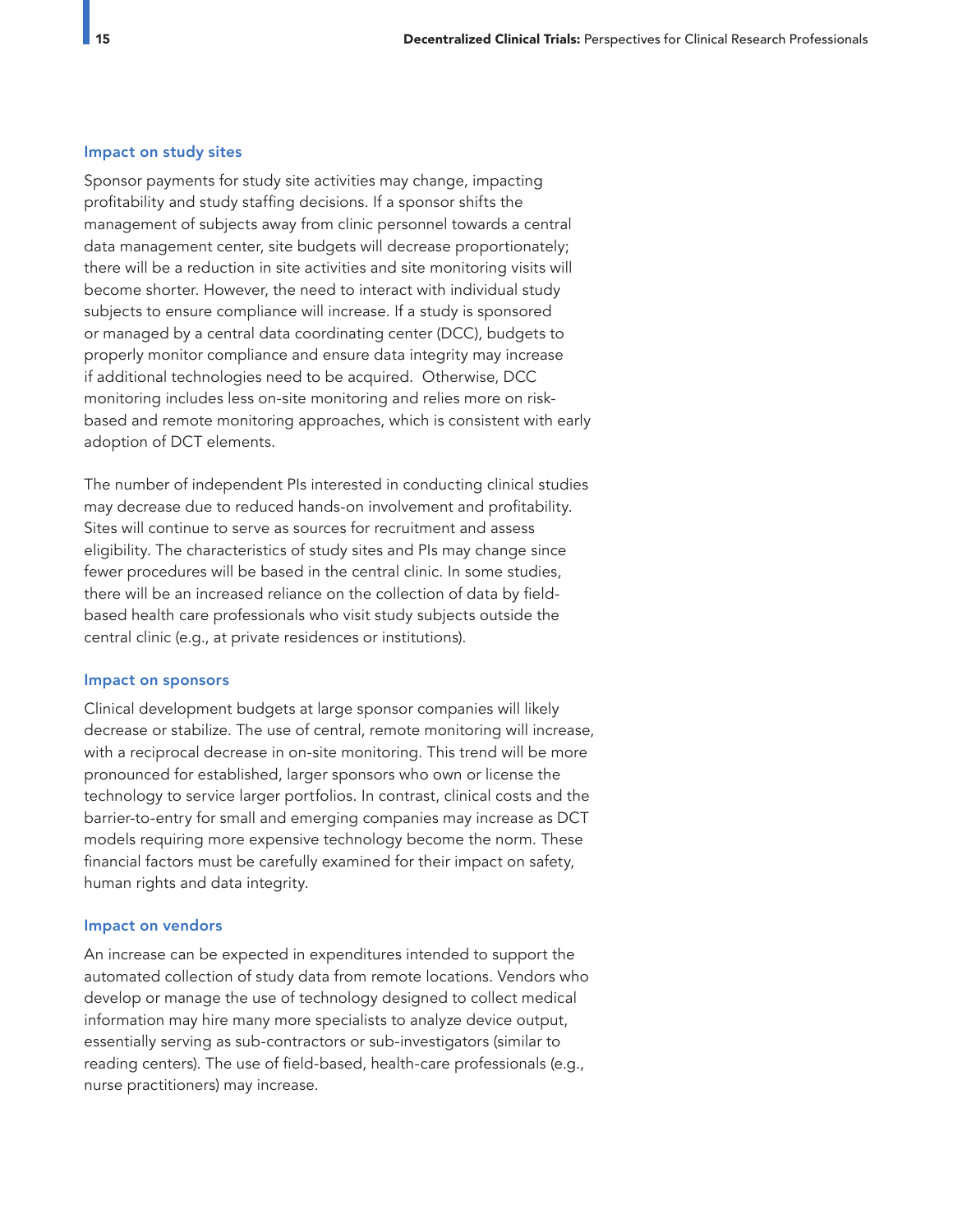## Overall Conclusions

While there was a rapid increase in studies using DCT elements as a practical response to the COVID-19 pandemic, it also became clear that the introduction of new approaches to data collection and study designs would have long-term effects throughout the clinical trial enterprise. The pandemic impacted timelines for new studies that were in the startup phase and many institutions shut down clinical research that was not COVID-related. Research had to be decentralized to continue. The true impact of COVID on the research workforce, decentralized data collection, and many traditional clinical trial functions remains to be seen, but it is apparent that clinical research professionals will have to adapt to the requirements of these decentralized approaches. Because DCTs require increased use of data collected away from the central research site, it will be important for clinical research professionals to understand the study deployment space and how a digital platform can be utilized. In addition, electronic communication methods and tools that enable DCTs require study teams to have adequate infrastructure, support and training to utilize the appropriate digital tools (mHealth, sensors, telemedicine, etc.) when collecting and transmitting data.

New roles will likely emerge for clinical research professionals assisting with the execution of DCTs that require informatics skills and the ability to deploy and test devices/digital tools in real-world settings. The new models can potentially impact many clinical study factors including traditional human rights protections, data integrity, the administration of informed consent, the training of clinical trial professionals and study subjects, and study finances. Direct reliance on study subjects as the source of study data and for good compliance will increase. SOPs and long-held practices used by stakeholders to plan, conduct and summarize clinical research must be carefully reviewed and potentially changed to cope with the wide variety of DCT approaches.

*The true impact of COVID on the research workforce, decentralized data collection, and many traditional clinical trial functions remains to be seen, but it is apparent that clinical research professionals will have to adapt to the requirements of these decentralized approaches.*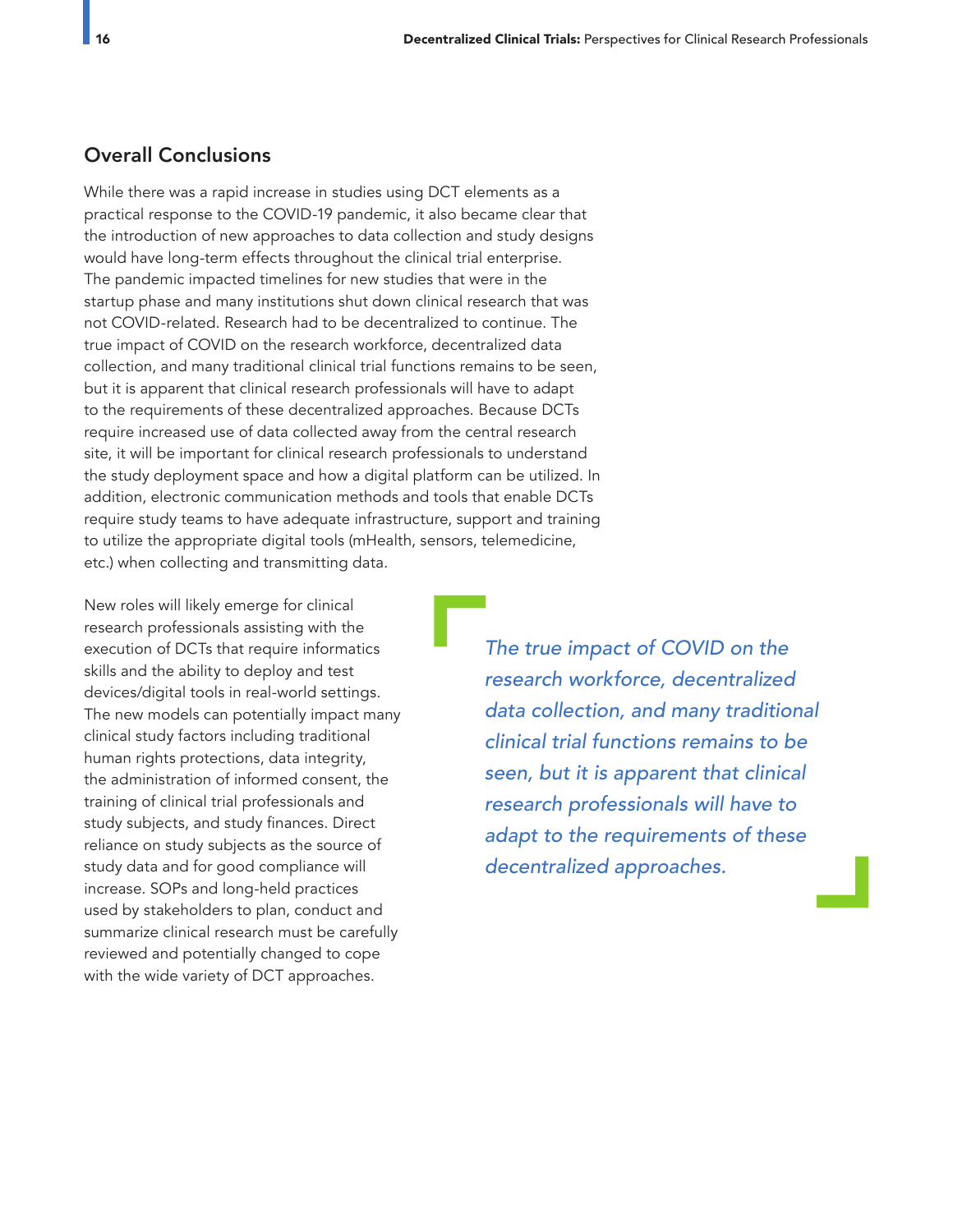## What is the Potential Impact of Increasing Proportion of DCT Study Design Elements in a Randomized Controlled, Phase III Clinical Trial?

|                                             | <b>POSITIVE IMPACT</b>                                                                                                                                                                                                                                                                                                                                                                                                                                                                                                        | <b>NEGATIVE IMPACT</b>                                                                                                                                                                                                                                                                                                                                                                                                                                                                                                                                                              |
|---------------------------------------------|-------------------------------------------------------------------------------------------------------------------------------------------------------------------------------------------------------------------------------------------------------------------------------------------------------------------------------------------------------------------------------------------------------------------------------------------------------------------------------------------------------------------------------|-------------------------------------------------------------------------------------------------------------------------------------------------------------------------------------------------------------------------------------------------------------------------------------------------------------------------------------------------------------------------------------------------------------------------------------------------------------------------------------------------------------------------------------------------------------------------------------|
| Safety                                      | <b>Sponsor Perspective</b><br>• More frequent reporting of AEs in a contemporary manner.<br><b>Site Perspective</b><br>• Decrease in AE reporting activities<br><b>Subject Perspective</b><br>• Fewer visits to centralized study sites                                                                                                                                                                                                                                                                                       | <b>Sponsor Perspective</b><br>• Increased reliance on study subject<br>actions to report safety issues<br>• Increase in unreported AEs<br><b>Site Perspective</b><br>• Fewer opportunities to observe AEs<br><b>Subject Perspective</b><br>• Greater chance for under-reporting of AEs                                                                                                                                                                                                                                                                                              |
| Protection of<br>Human Subject<br>Rights    | <b>Sponsor Perspective</b><br>• More uniform IC messaging<br>Increased request for eSolutions<br>٠<br><b>Site Perspective</b><br>• Decrease in IC activities<br>Subject Perspective<br>Increased standardization of the IC process                                                                                                                                                                                                                                                                                            | <b>Sponsor Perspective</b><br>• Less in-person GCP training<br>• Increased request for eSolutions<br><b>Site Perspective</b><br>• Less F2F training and reliance on eSolutions<br><b>Subject Perspective</b><br>• Less customized IC processes                                                                                                                                                                                                                                                                                                                                      |
| Data Integrity<br>and Part 11<br>Compliance | <b>Sponsor Perspective</b><br>Cleaner data directly from source<br>٠<br>More timely receipt of subject data<br>٠<br><b>Site Perspective</b><br>• Less overhead for onsite staff<br><b>Subject Perspective</b><br>• Convenience of mobile and wearable technologies                                                                                                                                                                                                                                                            | <b>Sponsor Perspective</b><br>• Need more resources to provide validated systems<br>• New data checks to consider<br><b>Site Perspective</b><br>• Need more support for digital resources<br><b>Subject Perspective</b><br>• Worry about loss of PHI                                                                                                                                                                                                                                                                                                                                |
| Electronic<br>Communication                 | <b>Sponsor Perspective</b><br>• Decreases travel to site to review source data<br>• Sensors enhance regular data collection methods<br><b>Site Perspective</b><br>• Source data received in real time<br><b>Subject Perspective</b><br>• Acceptance by most study subjects of the use of digital<br>technologies in studies                                                                                                                                                                                                   | <b>Sponsor Perspective</b><br>• More resources for infrastructure to support data integration<br><b>Site Perspective</b><br>• More IT/informatics effort needed to support data<br>integration<br><b>Subject Perspective</b><br>• Lower socioeconomic classes may be excluded that cannot<br>access digital technologies                                                                                                                                                                                                                                                            |
| Training,<br>Communication<br>Transparency  | <b>Sponsor Perspective</b><br>• Training methods shift to virtual platforms instead of<br>expensive investigator meetings<br><b>Site Perspective</b><br>• Opportunities to shape compliance might increase<br><b>Subject Perspective</b><br>• Increased opportunities to participate in research<br>through everyday wearable devices                                                                                                                                                                                         | <b>Sponsor Perspective</b><br>• CRA training may require significant modification<br><b>Site Perspective</b><br>• Study site SOPs may be significantly impacted<br>• Fewer opportunities to monitor subject<br>compliance and reinforce proper instructions<br><b>Subject Perspective</b><br>• Difficulty in participating if less educated in use<br>of DCT technologies                                                                                                                                                                                                           |
| Financial                                   | <b>Sponsor Perspective</b><br>• Decreased direct payments to sites for study procedures<br>Decreased monitoring expenses<br>٠<br><b>Site Perspective</b><br>• Decreased time devoted to hosting monitors and auditors<br><b>Subject Perspective</b><br>• Increased compensation<br>Use of field-based health care assessors will increase<br>٠<br>participation of subjects with transportation and work-<br>related barriers<br><b>Vendor Perspective</b><br>• Increased use of technology that automates data<br>collection | <b>Sponsor Perspective</b><br>• Adoption, purchase and distribution of new technologies<br>$\bullet$<br>Greater reliance on larger number of data source locations<br><b>Site Perspective</b><br>• Adaption to new technologies<br><b>Subject Perspective</b><br>• Use of data collection devices reliant on the internet may<br>skew enrollment to higher income individuals.<br>• Increase requirements / actions (change from passive<br>to active)<br><b>Vendor Perspective</b><br>• Requirement to be GCP trained for vendors that<br>previously did not require this training |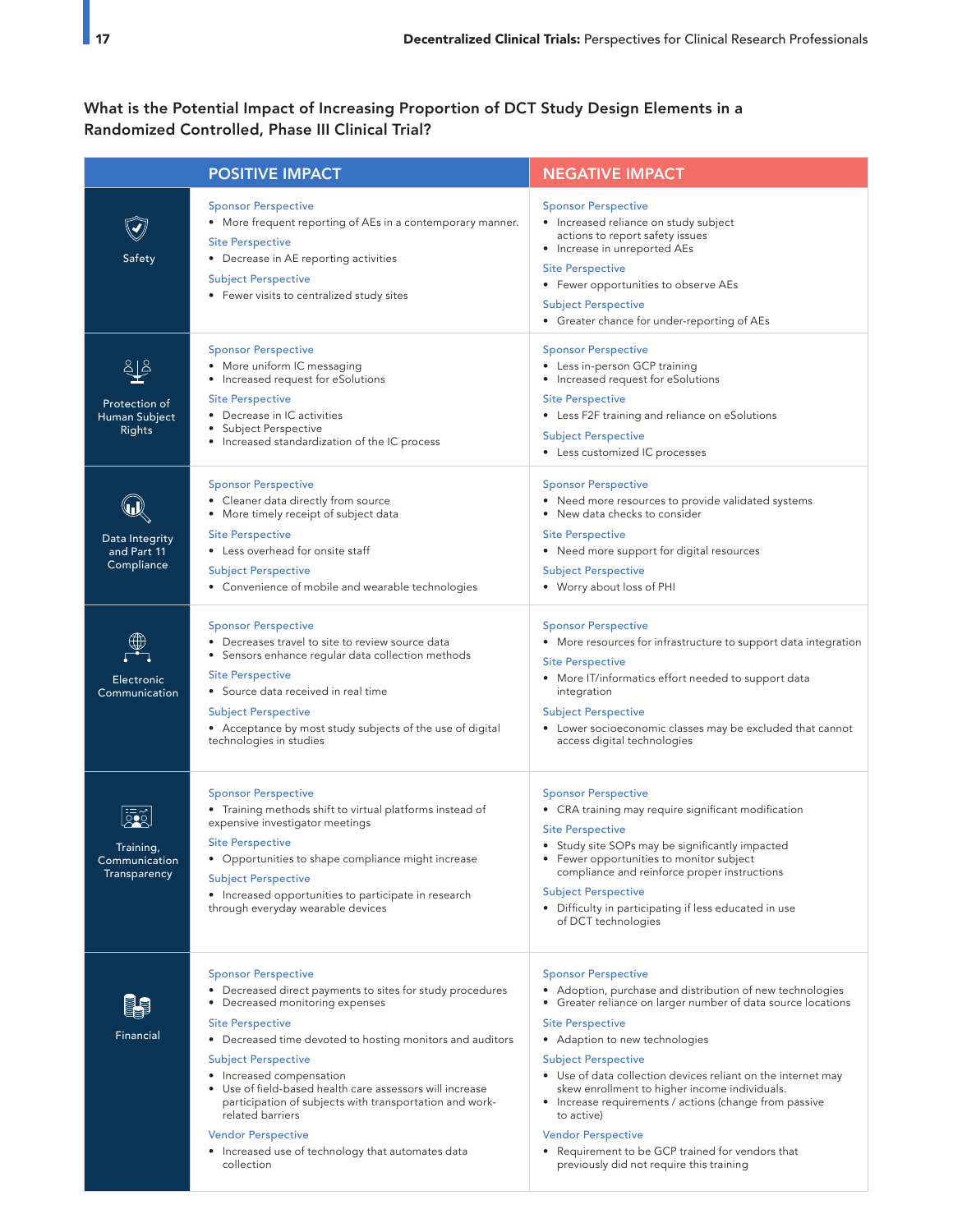### **DEFINITIONS**

mHealth: mHealth is an abbreviation for mobile health, a term used for the practice of medicine and public health supported by mobile devices. The term is most commonly used in reference to mobile communication devices, such as mobile phones, tablet computers and personal digital assistants, and wearable devices such as smart watches, for health services, information, and data collection.

'Big data': 'Big data' is a field that analyzes, systematically extracts information from, or otherwise deals with data sets that are too large or complex to be handled by traditional data-processing application software. Data with many fields offer greater statistical power, while data with higher complexity may lead to a higher false discovery rate.

Sensors: Patient-centric sensors collect data, often passively, during a person's daily activities in his or her usual environment. These devices include pulse oximeters, activity trackers, glucometers, and spirometers, among others. A decade ago, few people owned wearable technology. Today, fitness trackers and smartwatches are widespread. As public comfort with wearables has grown, sensors have become more common in clinical trials as well. Some estimates predict that in under five years, up to 70 percent of all protocols will include sensors.<sup>29</sup>

#### eHIE: electronic health information exchange

Blockchain: A blockchain is a type of database that collects information together in groups, also known as blocks, that hold sets of information. Blocks have certain storage capacities and, when filled, are chained onto the previously filled block, forming a chain of data known as the "blockchain." All new information that follows that freshly added block is compiled into a newly formed block that will then

also be added to the chain once filled. A database structures its data into tables whereas a blockchain, as its name implies, structures its data into chunks (blocks) that are chained together. As a result, all blockchains are databases but not all databases are blockchains. This system also inherently *makes an irreversible timeline of data when implemented in a decentralized manner*. When a block is filled, it is set in stone and becomes a part of this timeline. Each block in the chain is given an exact timestamp when it is added to the chain. $30$ 

EPIC: Epic Systems Corporation, or Epic, is a privately held healthcare software company. According to the company, hospitals that use its software held the medical records of 54% of patients in the United States and 2.5% of patients worldwide in 2015.<sup>31</sup>

**FHIR:** Fast Healthcare Interoperability Resources (FHIR) is a standard describing data formats and elements and an application programming interface for exchanging electronic health records. The standard was created by the Health Level Seven International health-care standards organization.<sup>32</sup>

REDCap: REDCap is a browser-based, metadatadriven electronic data capture (EDC) software and workflow methodology for designing clinical and translational research databases developed at Vanderbilt University.<sup>33</sup>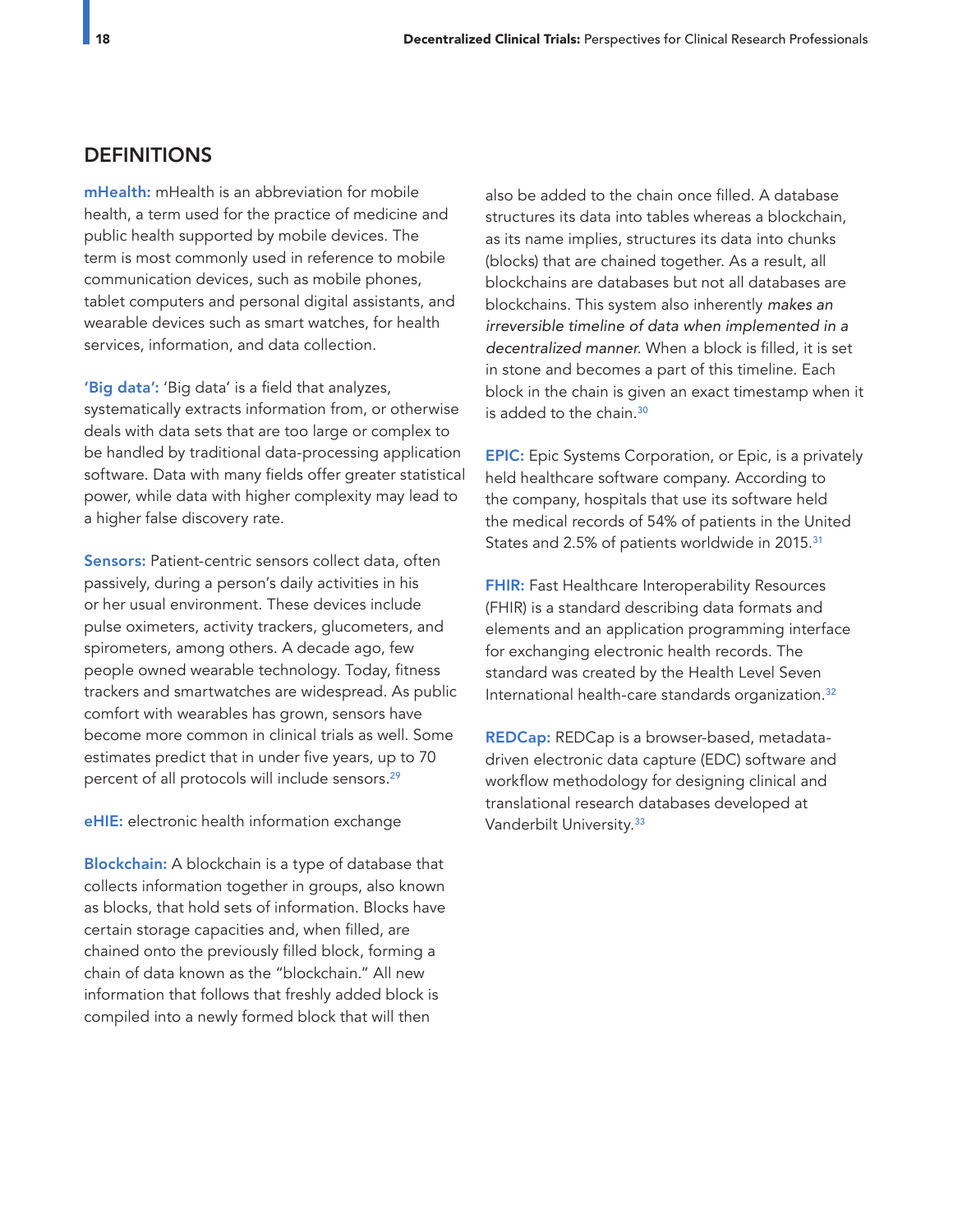## References

- 1 https://www.centerwatch.com/articles/25878-hybrid-trials-may-overtake traditional-studies-in-2022-new-data-show
- 2 https://science37.com/Agile-Clinical-Trial-Report
- <sup>3</sup> Pittman, E. Decentralized Clinical Trials. in Avera Research Integrity Conference. 2021. Sioux Falls, SD, USA: The Office of Research Integrity.
- 4 https://ctti-clinicaltrials.org/decentralized-clinical-trials-expert-meeting/
- 5 https://www.fda.gov/media/116754/download
- <sup>6</sup>Faulkner, K., *Decentralized vs Digital Clinical Trials: There is a Difference*. Applied Clinical Trials, 2021. 30(12).
- <sup>7</sup>Medicine, T.N.A.o.S.E., *Virtual Clinical Trials: Challenges and Opportunities: Proceedings of a Workshop*. 2019.
- <sup>8</sup>Medicine, T.N.A.o.S.E., *The Role of Digital Health Technologies in Drug Development - A Workshop*. 2020
- <sup>9</sup>https://acrpnet.org/certifications/
- <sup>10</sup> https://www.hhs.gov/ohrp/regulations-and-policy/regulations/45-cfr-46/index. html
- 11 https://www.ecfr.gov/current/title-21/chapter-I/subchapter-A/part-50
- 12 https://www.fda.gov/regulatory-information/search-fda-guidance-documents/ e6r2-good-clinical-practice-integrated-addendum-ich-e6r1
- <sup>13</sup> Ramkiran Gouripeddi, P.L., Sneha Kasera, Scott Collingwood, Mollie Cummins, Julio C. Facelli, Katherine Sward, *Exposure Health Informatics Ecosystem, in Total Exposure Health*. 2020, CRC Press. p. 46.
- <sup>14</sup> Burnett N, G.R., Wen J, Mo P, Madsen R, Butcher R, Sward K, Facelli JC, *Harmonization of Sensor Metadata and Measurements to Support Exposomic Research, in International Society of Exposure Science* 2016: Research Triangle Park, NC, USA.
- <sup>15</sup>Morgan T, G.R., Sward K. , *Characterizing Metadata of e-Devices for Interventional Translational Research*., in AMIA 2019 *Informatics Summit* 2019, AMIA: San Francisco, CA, USA.
- <sup>16</sup> Burnett N, G.R., Facelli J, Mo P, Madsen R, Butcher R, Sward K, Development  *of Sensor Metadata Library for Exposomic Studies*, in *International Society for Environmental Epidemiology Annual Meeting*. 2018: Ottawa, Canada
- <sup>17</sup>Gouripeddi R, T.L.-T., Madsen R, Gangadhar T, Mo P, Burnett N, Butcher R, Sward K, Facelli J, *An Architecture for Metadata-driven Integration of Heterogeneous Sensor and Health Data for Translational Exposomic Research*, in IEEE EMBS International Conference on Biomedical & Health Informatics 2019: Chicago, USA.
- 18 Smyth JM, Jones DR, Wen CKF, Materia FT, Schneider S, Stone A. Influence of ecological momentary assessment study design features on reported willingness to participate and perceptions of potential research studies: an experimental study. *BMJ Open*. 2021;11(7):e049154. Published 2021 Jul 30. doi:10.1136/bmjopen-2021-049154